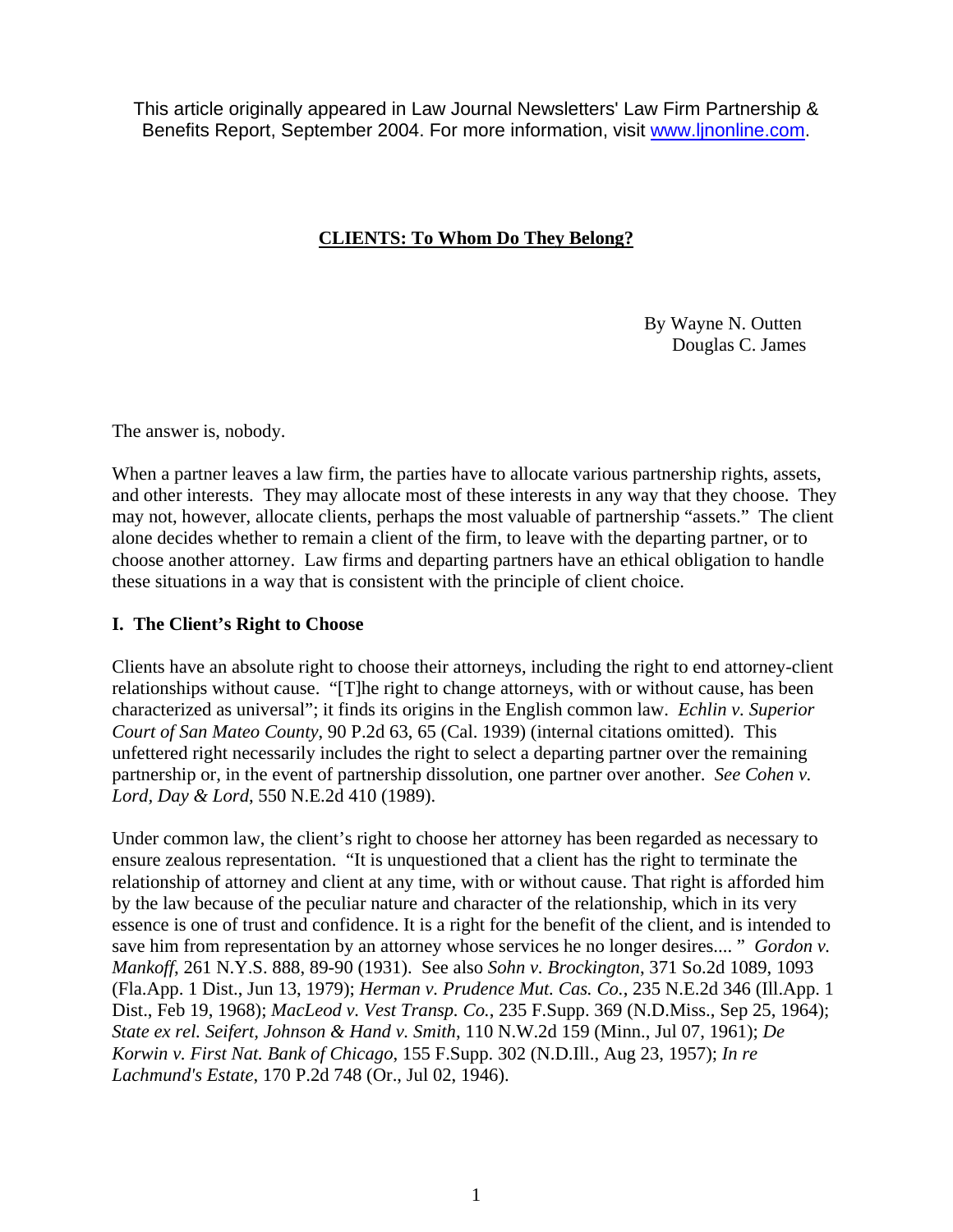This absolute right to choose is not without conditions. It is limited by, for example, conflicts of interest, the client's ability to pay for services, and the attorney's right to decline engagement. *Howard v. Babcock*, 863 P.2d 150, 159 (Cal. 1994). Moreover, while a client may terminate the attorney-client relationship for any reason, that right is conditioned on, among other things, the right of the terminated attorney to recover the value of services already rendered. *Marshall v. Romano*, 10 N.J. Misc. 113,114 (C.P. 1932). That topic is discussed below.

#### **II. Restrictive Covenants as Unreasonable Restraints**

 $\overline{a}$ 

Rule 5.6 of The Model Rules of Professional Conduct states as follows:

A lawyer shall not participate in offering or making: (a) a partnership, shareholders, operating, employment, or other similar type of agreement that restricts the right of a lawyer to practice after termination of the relationship, except an agreement concerning benefits upon retirement;<sup>[1](#page-1-0)</sup> or (b) an agreement in which a restriction on the lawyer's right to practice is part of the settlement of a client controversy.

As interpreted by many courts, "[t]he history behind the RPC and its precursors reveals that the RPC's underlying purpose is to ensure the freedom of clients to select counsel of their choice, despite its wording in terms of the lawyer's right to practice." *Jacob v. Norris, McLaughlin & Marcus*, 607 A.2d 142, 146 (N.J. 1992). *See ABA Formal Op. 61-300* ("Clients are not merchandise[,] [l]awyers are not tradesmen," and restrictive covenants inappropriately "barter in clients."); *see also ABA Informal Op. 68-1072*.

Accordingly, clauses in partnership agreements that prohibit departing attorneys from representing clients of their former firms have been held to be unenforceable as against public policy. *See Meehan v. Shaughnessy* 535 N.E.2d 1255 (Mass. 1989)(interpreting agreement as permitting representation of firm's clients by departing partners in order to avoid violating rule against anticompetitive agreements); *Dwyer v.* Jung, 336 A.2d 498 (N.J. 1975) (covenant not to do business with firm's clients void); *Hagen v. O'Connell, Goyak & Ball*, 683 P.2d 563 (Or. 1984) (non-competition agreement void); *Cohen v. Graham*, 722 P.2d 1388 (Wash. 1986)(agreement not to represent former firm's clients unenforceable).

Further, most jurisdictions have found that clauses that impose financial penalties on former partners who represent firm clients also violate public policy. *See Anderson v. Aspelmeier, Fisch, Power, Warner & Engberg*, 461 N.W.2d 598 (Iowa 1990)(forfeiture of partnership interest for causing "detriment" to firm by withdrawing and competing held void); *Jacob v. Norris, McLaughlin & Marcus*, 607 A.2d 142 (N.J. 1992)(agreement barring compensation, including percentage of annual draw, to withdrawing partners who represent clients of firm

<span id="page-1-0"></span><sup>&</sup>lt;sup>1</sup> Covenants that condition or limit **legitimate** retirement benefits based on an attorney's withdrawal from practice or non-competition are explicitly permitted. *See generally Borteck v. Riker, Danzig, Scherer, Hyland & Perretti*, 844 A.2d 521 (N.J. 2004); *Donnelly, v. Brown, Winick, Graves, Gross, Baskerville, Schoenebaum, and Walker, P.L.C.,* 599 N.W.2d 677 (Iowa 1999)(retirement benefits conditioned on not practicing law in the state of Iowa). *But see Apfel v. Budd, Larner, Gross, Rosenbaum, Greenberg & Sade*, 734 A.2d 808 (N.J.App.Div. 1999)("[T]he benefits to be paid or withheld under this agreement do not turn on any bonafide retirement ... but rather turn on competition or non-competition with [the former firm]"); *Cohen*, 550 N.E.2d 410, 411 (N.Y. 1989)(forfeiture of earned partnership revenues fall outside of the retirement benefit exception and is therefore prohibited).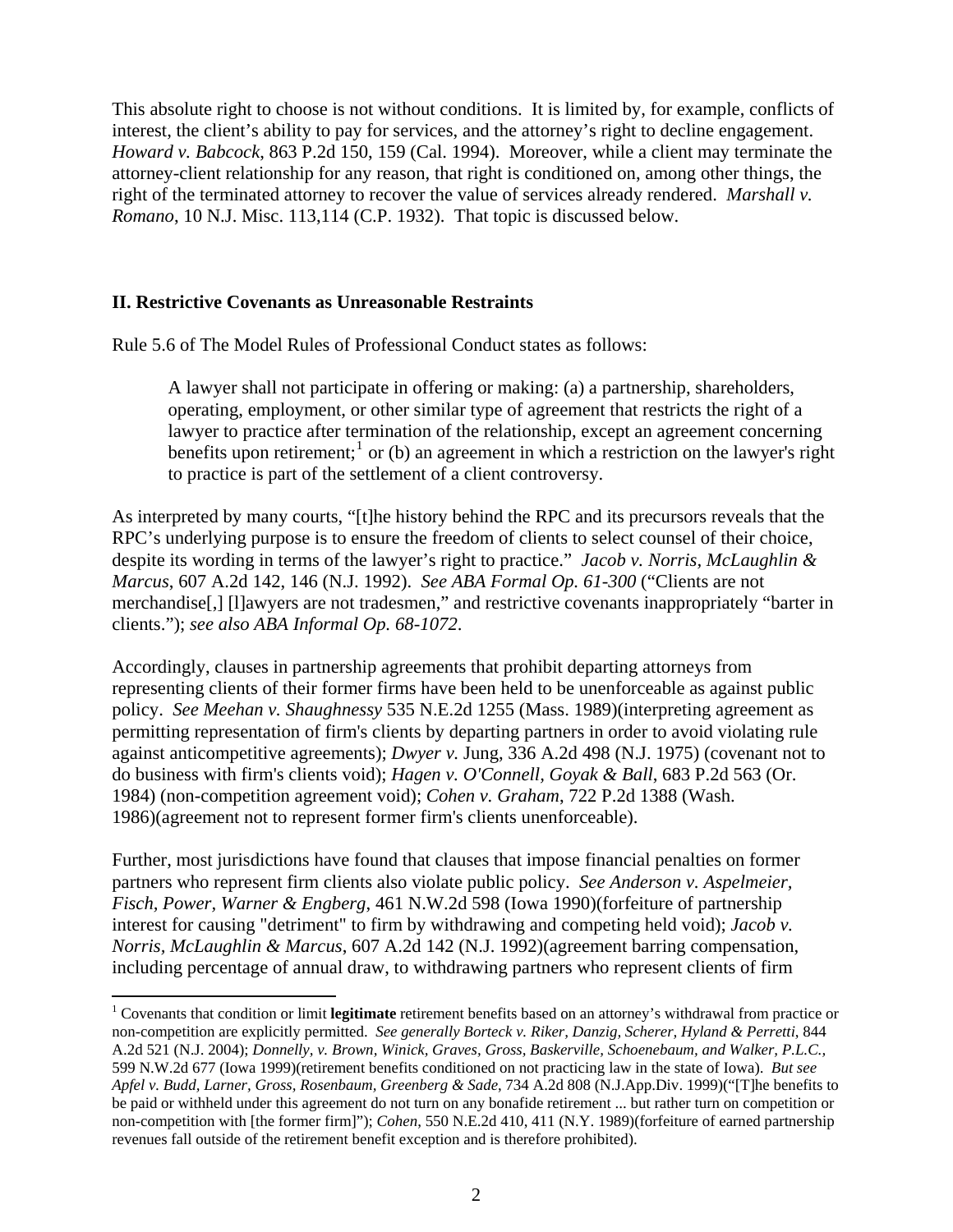within a year of departure void); *Cohen v. Lord, Day, & Lord*, 550 N.E.2d 410 (N.Y. 1989)(agreement conditioning payment of withdrawing partner's share of net profits, including unpaid fees and work in progress, on non-competition void); *Gray v. Martin*, 663 P.2d 1285 (Or. 1983)(voids agreement that withdrawal payments are forfeited if withdrawing partner practices law in certain geographical area); *Spiegel v. Thomas, Mann & Smith, P.C.*, 811 S.W.2d 528 (Tenn. 1991)(voids agreement providing for forfeiture of equity and deferred compensation for withdrawing partner who continues to practice law). *But see Howard, 863 P.2d at 160* (rejecting majority rule, finding an "agreement . . . to forego benefits otherwise due under the contract [ ] in an amount that at the time of the agreement is reasonably calculated to compensate the firm for losses that may be caused by the withdrawing partner's competition with the firm, would be permitted."); [2](#page-2-0) *Capozzi v. Latsha & Capozzi, P.C.*, 797 A.2d 314, 318 (Pa. 2002)(adopting the minority view as expressed in *Howard*).

## **III. Tortious Interference with Contractual Relationship**

Notwithstanding the majority view prohibiting non-compete clauses, a departing attorney may still expose herself to liability for breach of fiduciary duty and/or tortious interference with contractual relationships by improperly inducing clients to breach their contracts with the law firm prior to departing. *See Wenzel v. Hopper & Galliher, P.C.*, 779 N.E.2d 30, 47 (Ind.App. 2002)(Partner's "fiduciary duty also includes the duty to abstain from pre-departure "surreptitious solicitation" of firm clients for personal gain."); *Graubard Mollen Dannett & Horowitz v. Moskovitz*, 653 N.E.2d 1179, 1183 (N.Y. 1995) ("[P]reresignation surreptitious "solicitation" of firm clients for a partner's personal gain--the issue posed to us--is actionable. Such conduct exceeds what is necessary to protect the important value of client freedom of choice in legal representation."). See also Johnson, *Solicitation of Law Firm Clients by Departing Partners and Associates: Tort, Fiduciary and Disciplinary Liability*, 50 U.PittL.Rev, at 99-106).

### **IV. Notice to Clients**

When a partner leaves a firm, both the firm and the departing partner have an obligation to give appropriate notice to clients, so as to give effect to the principle of client choice. ABA Formal Opinion 99-414 provides specific guidelines for such notices.

Among other things, ABA Formal Opinion 99-414 proposes specific methods, times and content for communicating to clients the departure of a partner. These guidelines emphasize client choice. Although the Ethics Opinion does not specifically address Model Rule 5.6 or the prohibition against non-competition clauses, it presumes that all departing partners have the right to engage clients of their former firms and expressly directs departing attorneys and law firms to inform clients of their right to choose the departing partner as their counsel.

Many state bars have adopted similar guidelines. See, e.g., District of Columbia Bar Legal Ethics Committee Op. No. 273 (1997); State Bar of Michigan Std. Com. on Prof. and Jud. Ethics

<span id="page-2-0"></span> $\overline{a}$ <sup>2</sup> Notably, the majority view is in tension with the "anticompetitive [sic] penalty" imposed by the "no-compensation rule" which prohibits partners from receiving any pay for services rendered in completing outstanding partnership business upon dissolution. *Howard*, 863 P.2d at 159. The "no-compensation rule" creates a disincentive for partners to represent clients of the dissolved partnership. *See generally Beckman v. Farmer*, 579 A.2d 618, 636 (D.C. 1990).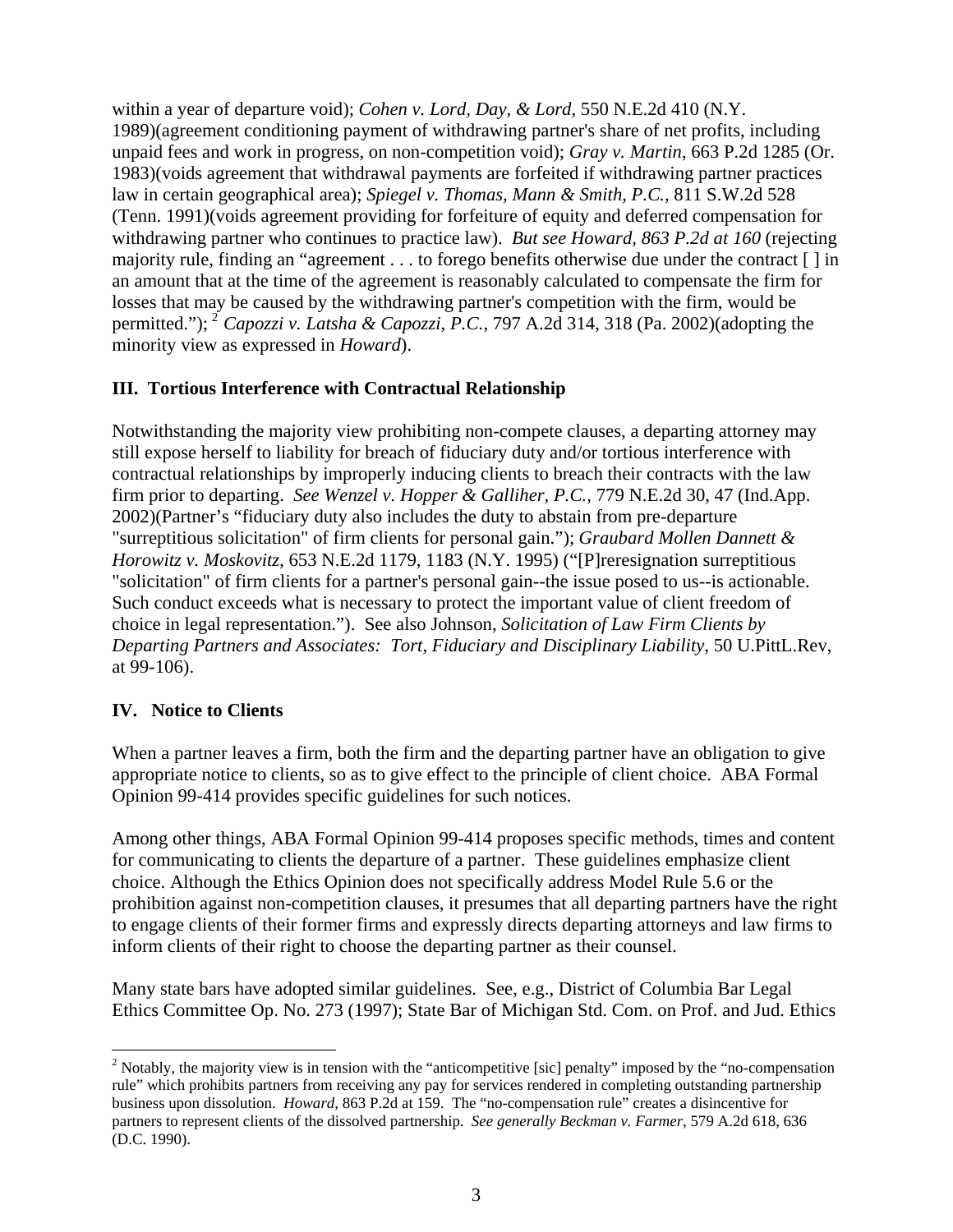Op. No. RI-224 (Mich.Prof.Jud.Eth. 1995); N.C. Bar Opinion 200, 1994 WL 899607 (N.C.St.Bar 1994) (lawyer after departure may contact clients of firm for whom he has been responsible); Arizona Comm. on Rules of Professional Conduct Op. No. 91-17 (June 10, 1991) (permissible before departure to notify clients with whom he had a personal, professional relationship); Kentucky Bar Opinion E-317 (1987) (permissible before departure to notify clients whom he personally represented of his impending departure); Cal. Bar Ethics Op. No. 1985-86, n.1 (requiring both the departing lawyer and the law firm to provide notice of withdrawal to clients

sufficient to allow them an opportunity to make an informed choice of counsel made jointly where practical); Cleveland Bar Opinion 89-5 (either the departing lawyer or the law firm must give due notice to those clients of the former firm for whose active, open, and pending matters the lawyer is directly responsible).

The guidelines in ABA Formal Opinion 99-414 are intended not only to preserve client choice, but also to prevent violation of other ethical guidelines and laws regarding lawyer conduct. These include the following: preventing conflicts of interest; protecting client files and property; preventing clients from being adversely affected by an attorney's withdrawal; avoiding dishonesty, fraud, deceit, or misrepresentation in connection with the planned withdrawal; and maintaining confidentiality.

A joint communication in the form of a letter from the firm and the departing partner is strongly preferred. See inset for a model joint letter.

# **V. An Attorney's (and Firm's) Right to Fees**

Courts generally will enforce the contract and quasi-contract rights of attorneys to be paid for their services, provided those rights do not substantially interfere with a client's right to choose. Accordingly, attorneys have a right to recover their earned fees when they are terminated without cause.

When a contingent fee agreement governs the relationship, the majority rule allows the discharged attorney to recover the fair value of the services rendered, rather than allowing the attorney to enforce the contingency fee agreement. "*See Trend Coin Co. v. Fuller, Feingold & Mallah, P.A.*, 538 So.2d 919, 921 (Fla.App. 3 Dist. 1989)("The client is neither penalized for exercising his right to change counsel, nor unjustly enriched at the attorney's expense; he is required to pay the reasonable value of the attorney's services at the time of discharge. *Even when the contingency has almost occurred at the time of the attorney's discharge*, the fee awarded the attorney is limited to the capped quantum meruit amount....") (emphasis added). *See also Fracasse v. Brent*, 494 P.2d 9, 13 (Cal. 1972)(rejecting prior rule providing that attorneys terminated without cause could obtain specific performance of contingent fee agreements and awarding instead quantum meruit damages).

Under the minority rule, courts will award specific performance of contingent fee agreements against clients who terminate their attorneys without cause. That rule has been rejected by most states as against public policy. "It would be anomalous and unjust to hold the client liable in damages for exercising that basic implied right [of freedom to choose one's attorney]." *Fracasse*, 494 P.2d at 13.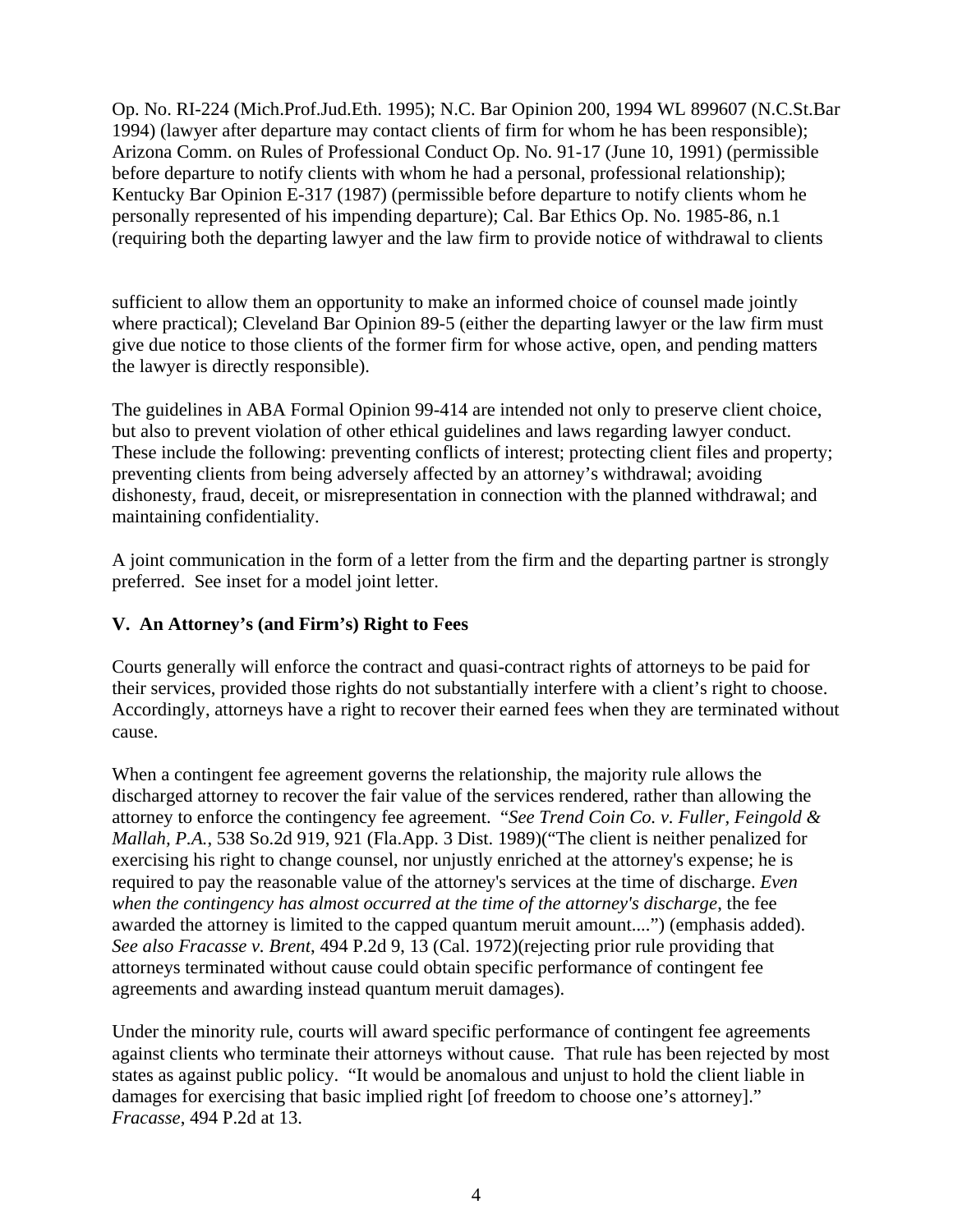Just as courts will enforce the rights of terminated attorneys to be paid for their services, they also will enforce contractual obligations between departing partners and their former firms regarding fee allocations and profit distributions, so long as they do not interfere with a client's right to choose. Accordingly, courts will enforce such provisions in partnership agreements or retainer agreements with respect to fees earned during the period of the partnership but collected after the separation or dissolution. *See Haymond v. Lundy*, 177 F.Supp.2d 371 (E.D.Penn. 2001).

By

Wayne N. Outten and Douglas C. James

Outten & Golden LLP 3 Park Ave. 29th Floor New York, New York 10016 (212) 245-1000 Fax (212) 977-4005 wno@outtengolden.com www.outtengolden .com

All Rights Reserved © Wayne N. Outten August 2004

Wayne N. Outten is managing partner of Outten & Golden LLP in New York City, which concentrates its practice on representing employees, executives, and partners. Douglas C. James is an associate of the firm.